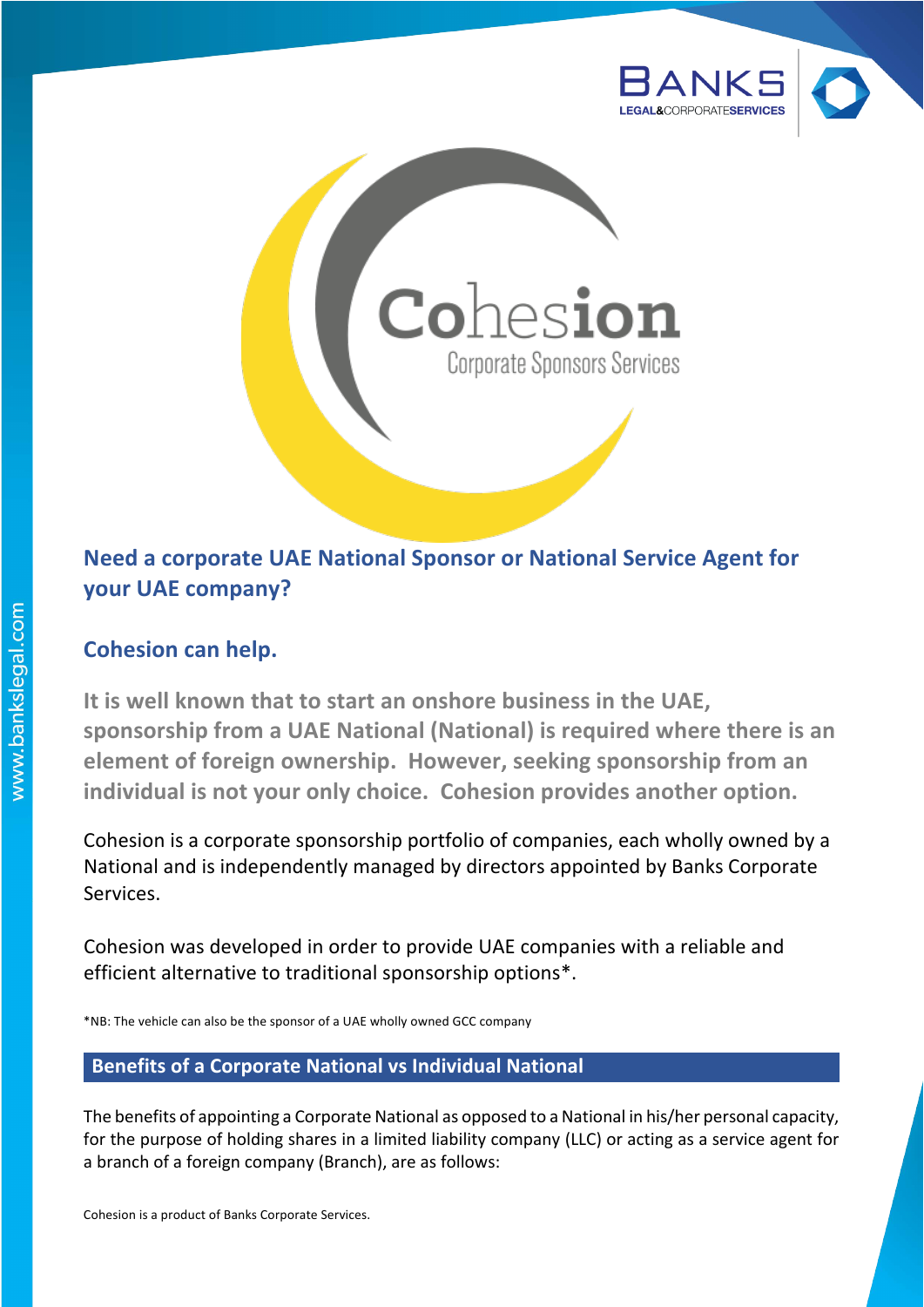



|  |  | <b>Corporate National</b> |
|--|--|---------------------------|
|--|--|---------------------------|

# **Individual National**

| <b>Liability</b>                                                                                                                                                                                                                                                                                                                                                                                                                                                                                                                                     |                                                                                                                                                                                                                                                                                                                                                                                                                                                                                                             |  |
|------------------------------------------------------------------------------------------------------------------------------------------------------------------------------------------------------------------------------------------------------------------------------------------------------------------------------------------------------------------------------------------------------------------------------------------------------------------------------------------------------------------------------------------------------|-------------------------------------------------------------------------------------------------------------------------------------------------------------------------------------------------------------------------------------------------------------------------------------------------------------------------------------------------------------------------------------------------------------------------------------------------------------------------------------------------------------|--|
| With Cohesion, you have an extra layer of<br>protection when it comes to personal liability.<br>This means should there be any personal legal<br>liability attached to the assets of an individual<br>National owner, your exposure is mitigated.                                                                                                                                                                                                                                                                                                    | There is a risk of a LLC being exposed to any liability<br>existing for the individual National's assets, which<br>would include the shares they hold in a LLC and may<br>extend to the benefit they receive under a local service<br>agent agreement in respect of a Branch.                                                                                                                                                                                                                               |  |
| <b>Operational</b>                                                                                                                                                                                                                                                                                                                                                                                                                                                                                                                                   |                                                                                                                                                                                                                                                                                                                                                                                                                                                                                                             |  |
| Banks Corporate Services, as appointed directors,<br>are authorized to independently manage the<br>establishment and administration of Cohesion.<br> a  <br>operational<br><b>This</b><br>ensures<br>matters<br>are<br>streamlined to deliver services efficiently and<br>effectively. Personal attendances of the individual<br>National at government departments and notaries<br>public for the execution of documents are not<br>required. This eliminates possible complications<br>and unnecessary delays as a result of scheduling<br>issues. | Unless the individual National has granted a suitable<br>power of attorney to represent them, it will be<br>necessary for the individual National to attend and sign<br>all documents they are required to sign at government<br>departments and notaries public for the administration<br>of a LLC or Branch.<br>This can often lead to delay and complication where<br>the National or their representative is not available or<br>where they question the documentation they are being<br>asked to sign. |  |
| <b>Death and Inheritance/Succession</b>                                                                                                                                                                                                                                                                                                                                                                                                                                                                                                              |                                                                                                                                                                                                                                                                                                                                                                                                                                                                                                             |  |
| The death of the individual National owner of the<br>corporate portfolio will not, generally speaking,<br>affect Cohesion's ability to discharge<br><b>its</b><br>obligations and execute documents via<br>the                                                                                                                                                                                                                                                                                                                                       | The death of an individual National can cause<br>significant issues for the management and operation of<br>a LLC or Branch.                                                                                                                                                                                                                                                                                                                                                                                 |  |
| authorised<br>independently<br>appointed<br>and<br>directors. Contingent arrangements are in place<br>to ensure the timely transfer of ownership of the<br>shares in Cohesion to an alternative and<br>previously vetted individual National.                                                                                                                                                                                                                                                                                                        | In death, the shares the individual National hold in a<br>LLC will devolve to their heirs in accordance with Sharia<br>principles. This often means the shares devolve to a<br>number of heirs which the foreign partners are unlikely<br>to have a relationship with. Further, the legal process<br>on death is time consuming and, until resolved, it will<br>be very difficult to pass any decisions or execute any<br>documents required to be signed by the individual                                 |  |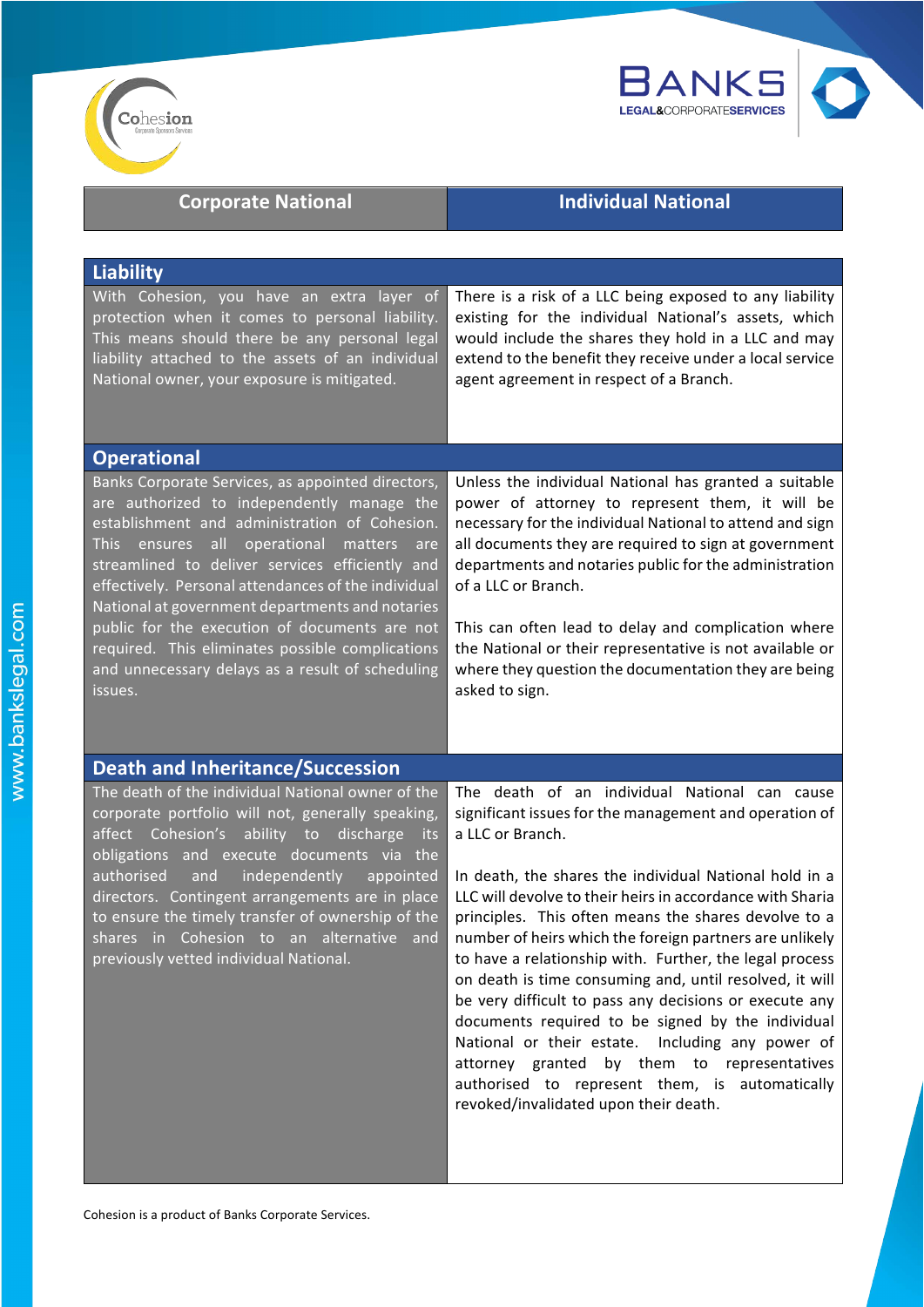



| <b>Perception of Value</b>                                                                                                                                                                                                                                                                                                                                                                                         |                                                                                                                                                                                                                                                                                                                                                                              |
|--------------------------------------------------------------------------------------------------------------------------------------------------------------------------------------------------------------------------------------------------------------------------------------------------------------------------------------------------------------------------------------------------------------------|------------------------------------------------------------------------------------------------------------------------------------------------------------------------------------------------------------------------------------------------------------------------------------------------------------------------------------------------------------------------------|
| In the event of the disposal of a LLC or a foreign<br>company with a Branch, the presence of Cohesion,<br>and the arrangements Banks Corporate Services<br>puts in place with the National, is likely to be<br>viewed more favourably by a prospective<br>purchaser following due diligence as a number of<br>risks associated with having an individual National<br>shareholder or service agent are not present. | In the event of the disposal of a LLC or a foreign<br>company with a Branch, the presence of an individual<br>National is likely to be viewed less favourably by a<br>prospective purchaser following due diligence for the<br>reason that the risks associated with having an<br>individual National shareholder or service agent are (as<br>identified above) are present. |
| <b>Raising Finance</b>                                                                                                                                                                                                                                                                                                                                                                                             |                                                                                                                                                                                                                                                                                                                                                                              |
| Banks are likely to view the presence of a<br>Corporate National more favourably for the<br>purpose of assessing risk profile in considering the<br>grant of finance facilities.                                                                                                                                                                                                                                   | Banks are likely to view the presence of an individual<br>National less favourably for the purpose of assessing<br>risk profile in considering the grant of finance facilities.                                                                                                                                                                                              |

### **How the service works**

Cohesion provides services to companies established, or to be established, in the UAE or in other GCC member states.

These services include:

- Holding, directly or indirectly, the minimum 51% of the shares in a UAE onshore LLC, as per local law requirements.
- Holding shares, directly or indirectly, in other companies as may be required to satisfy and comply with the foreign and/or local ownership requirements for companies or structures established in the GCC.
- Acting as the local service agent for branches of foreign companies that are registered in the UAE and require a national service agent.

## **Legal Protection**

Where Cohesion is appointed to hold shares in an LLC or other GCC company as per foreign ownership restrictions, arrangements are put in place (to the fullest extent permissible under the applicable laws) to ensure foreign investors:

- have the control and authority to manage the company
- receive the full economic benefit flowing from the operations of the company.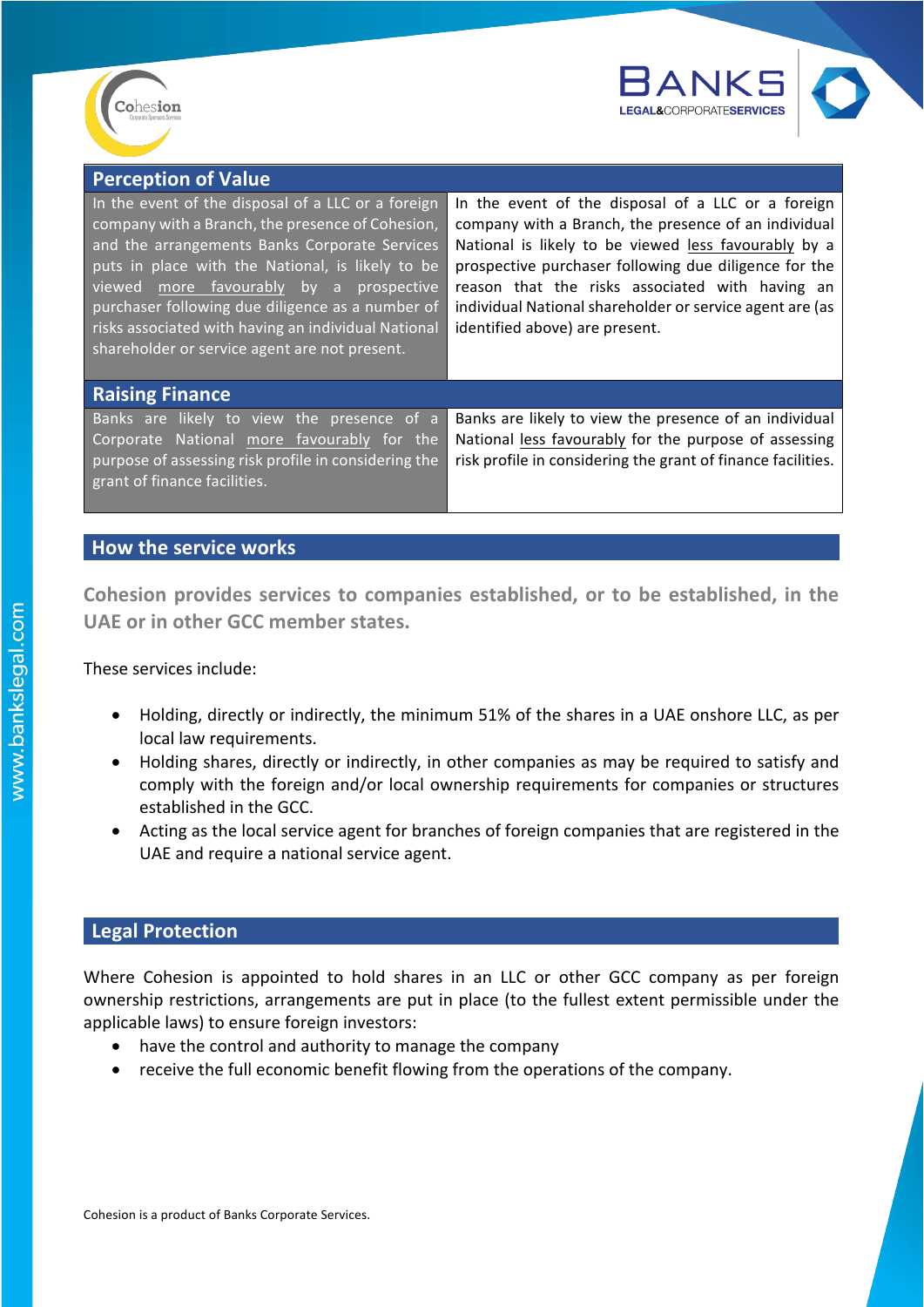



Cohesion charges an annual fixed fee starting at AED 25,000\* for the first year for Service Agent and Nominee shareholders. This is for providing the aforementioned corporate sponsorship services and such fee is determined by various factors including, but not limited to:

- The profile and size of the operation of the company requesting services.
- The nature of the activities the company will conduct, whether such activities are regulated and/or considered a higher risk of liability.
- Any additional Cohesion services required.
- The existing number of visas or proposed number of visas to be held.

Cohesion can also procure the provision of any additional PRO services that may be required.

*\* NB: The above fees are an indicative starting point and the actual fee charged will be determined on a case by case basis following a* risk analysis of the profile and operations of the prospective partner. All charges are subject to VAT.

#### **Engagement**

Should you wish to engage Cohesion to provide its services, then Cohesion will need to carry out standard due diligence on your business and will enter into a service agreement with you in respect of the provision of Cohesion's services and setting out the terms on which those services will be provided. 

Should you require any further information, please let us know.

Thanks & Regards

.

*IMPORTANT NOTE: This document is provided for information purposes only. No representations or warranties are being given and nor* is it advice that can be relied upon. The information set out herein should not be construed as an offer, solicitation or recommendation or contract capable of acceptance and is subject to change from time to time and further documents to be entered into in respect of the transactions set out in this Information Sheet. Recipients of this Information Sheet must keep the information *confidential. 27.02.2017.*

Cohesion is a product of Banks Corporate Services.